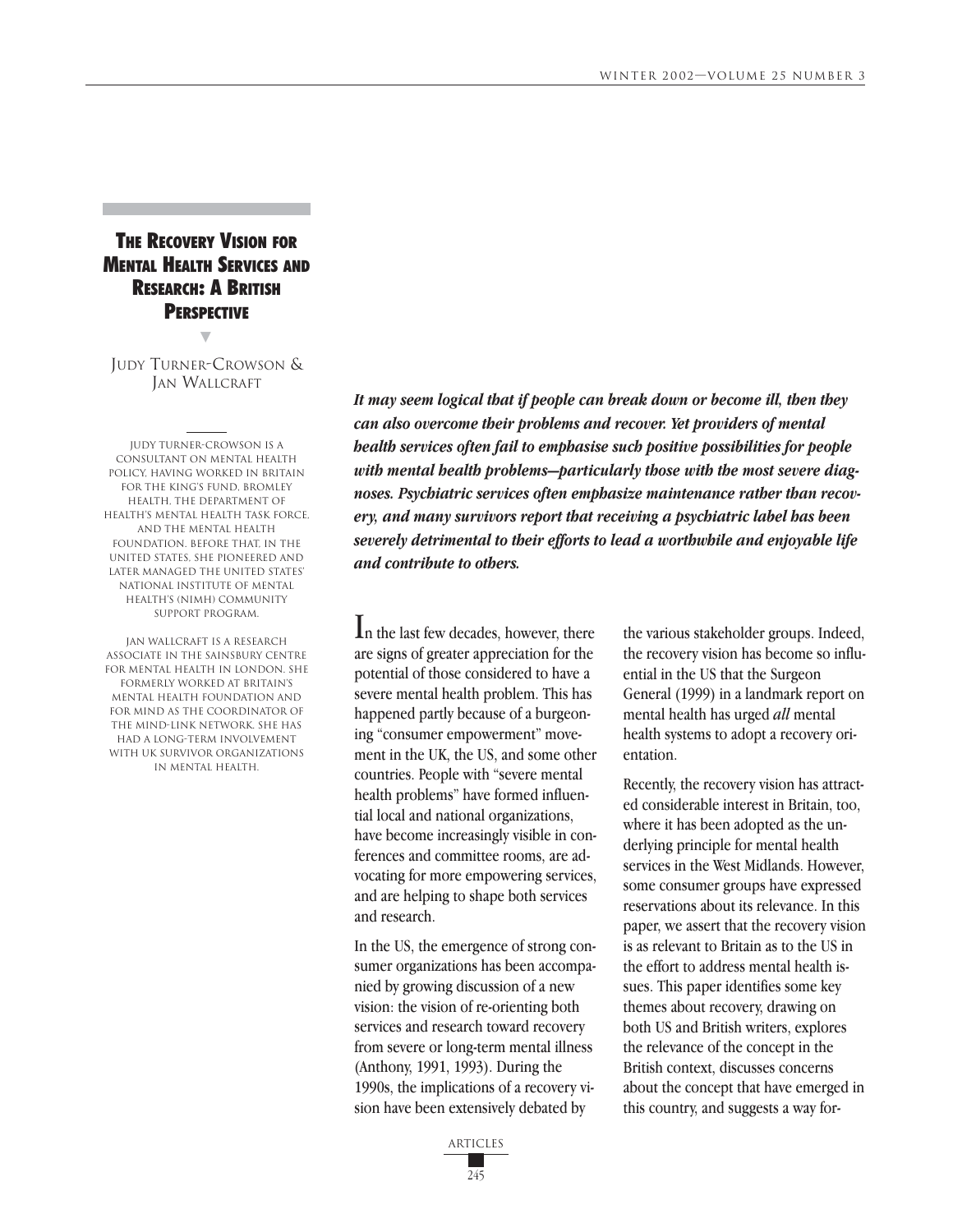ward for Britain in exploring and benefiting from the recovery paradigm.

### ORIGINS AND DEFINITIONS FOR THE RECOVERY CONCEPT

Some of the first writings in the US about recovery as a process were a number of published accounts of the firsthand experience of consumers/users/ survivors (Anonymous, 1989; Deegan, 1988; Houghton, 1982; Leete, 1989; Lovejoy, 1984; McDermot, 1990; Unzicker, 1989). Such articles showed how some patients originally considered by mental health professionals to have a poor prognosis were overcoming many of their difficulties and discovering ways to live satisfying and contributing lives, despite some continuing problems. At the same time, it was also becoming apparent in the self-help and consumer movements that many people earlier considered to have "severe" and disabling mental illnesses were becoming leaders and examples for others.

A particularly moving account of a personal journey is that of Patricia Deegan (1988). She compares her own experience with that of a young disabled friend. Deegan was diagnosed in her late teens as schizophrenic, and her friend became paralyzed in an accident. Both were initially told that their condition was incurable and that they would be sick or disabled for the rest of their lives. Both experienced long periods of anguish, despair, and hopelessness. Yet through a process Deegan calls "recovery," both were able eventually to learn to manage their difficulties, and achieve meaningful goals. She became a psychologist; he became qualified to work with other disabled people. Despite some continued pain, struggle and disability, both took charge of their lives constructively, and, in that sense, "recovered."

Stimulated by such writings, the rehabilitation research and training center at Boston University has for some time been collaborating with various consumer/survivor leaders to develop the concept of recovery. By the early 1990s, the center's director, William Anthony, began urging that the idea of "facilitating recovery" be adopted as *"the guiding vision* for mental health services and research," on a par with preventing mental illness, and providing effective treatment and care (Anthony, 1991, 1993).

Anthony points out that recovery is a familiar idea in physical illness and disability. For example, it is not unusual to regard a person with paraplegia as having recovered, even though the spinal cord has not. Drawing on rehabilitation research and consumer literature, Anthony has spelled out the elements of a concept of recovery from mental health problems. This, he says, includes "the development of new meaning and purpose in one's life, as one grows beyond the catastrophic effects of mental illness (Anthony, 1993)." In a useful definition of recovery, he says:

Recovery is a deeply personal, unique process of changing one's attitudes, values, feelings, goals, skills and/or roles. It is a way of living a satisfying, hopeful, and contributing life even with limitations caused by illness.

#### He also notes that

People with mental illness may have to recover from the stigma they have incorporated into their very being; from the iatrogenic effects of treatment settings; from lack of recent opportunities for self-determination; from the negative side effects of unemployment; and from crushed dreams...Recovery is what people with disabilities do. Treatment, case management, and rehabilitation are what helpers do to facilitate recovery.

## DEFINING THEMES ABOUT RECOVERY

Writings on the recovery vision have proliferated over the last decade – from accounts of personal experience, to professional analyses. Clearly, the process known as recovery varies greatly from one person to another, and does not follow any predictable sequence (Sullivan, 1994). Interpretations of key factors vary as well. From our perspective, however, there appear to be certain common themes that recur in much of the recovery literature.

Perhaps the single most powerful of these is *the importance of hope*. Many recovery stories describe the devastating effects of having been told by mental health professionals that prospects for recovery were slim or even non-existent. Many survivors report feeling overmedicated and/or trapped in the system as hopeless cases (Coleman, 1999). Those who feel they have recovered or are recovering, generally find ways to maintain, regain or create hope that somehow, someday, things will be better (Deegan, 1988).

In addition to hope, the following themes from the recovery literature are instructive for both service users and professionals in understanding what is involved at an individual level:

*Being believed in and encouraged* by at least one other person who has confidence that progress and change are possible. This may be a loved one, a friend, a professional, or other users and survivors.

*Developing perspective on the past,* and grieving over what has been lost, as part of preparing to move on.

*Taking personal responsibility for one's life.* This involves the sometimes difficult task of taking charge of interactions with "the system,"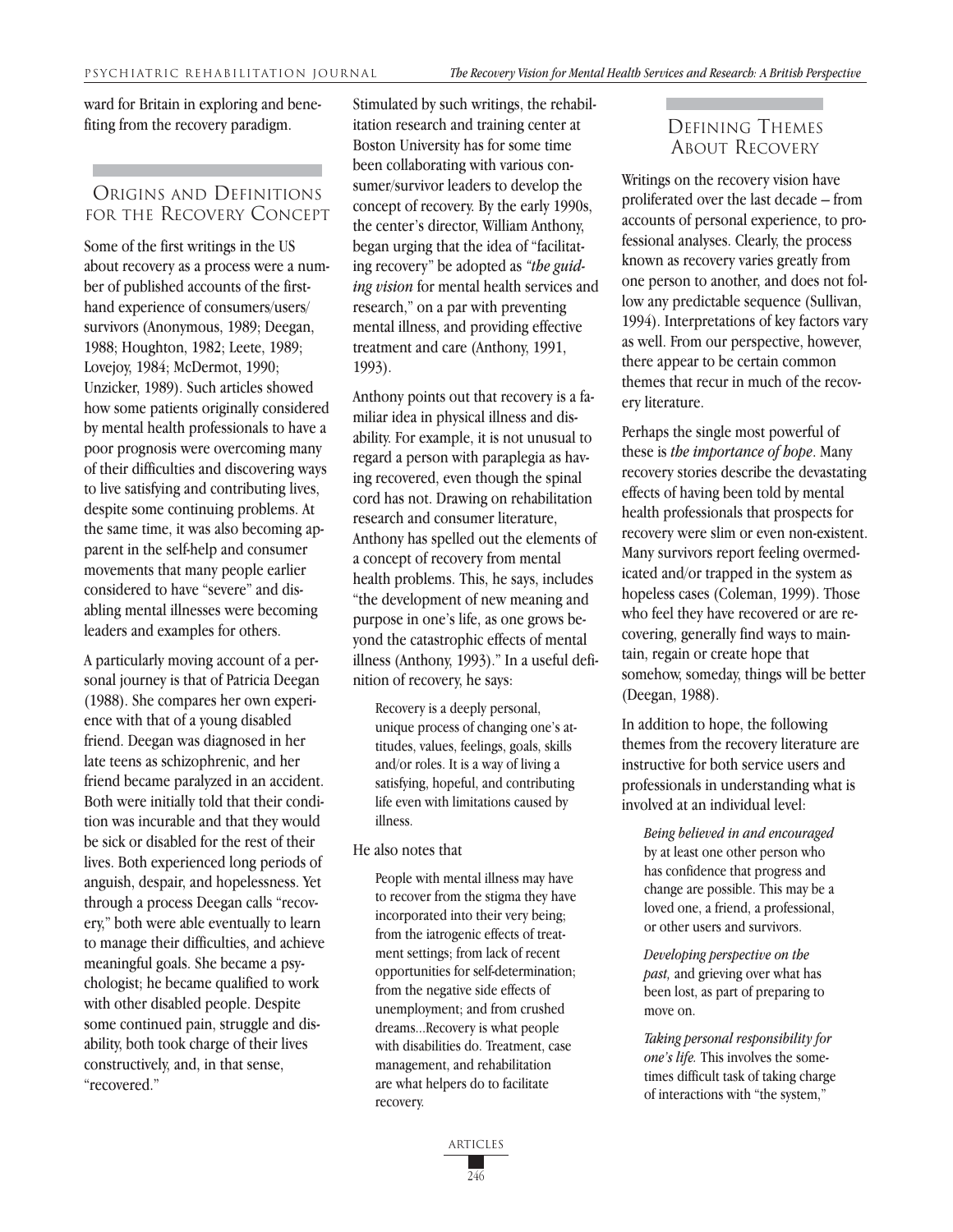establishing relationships with empowering professionals and advocates, identifying preferred and unacceptable forms of treatment and services, and creating advance directives, where necessary. At a broader level, this includes learning about what triggers problems, developing successful coping strategies and building a lifestyle that supports wellness.

*Acting to rebuild one's life,* through taking small and sometimes bigger steps toward one's goals. These actions may require the overcoming of sometimes deep-seated fears, and may therefore involve an approach/avoid and a try/fail/try again dynamic that requires great courage (Perkins, 1999).

*Developing valued relationships and roles.* Building a support system, including family, peers, and other friends. Becoming "useful" and helpful to others, in whatever ways, rather than a perennial patient or client. This can often serve as a catalyst for improvements in confidence and self-esteem.

*Changing other people's expectations* of what one can achieve; regaining other people's confidence in one's ability and potential. This may involve resisting an identity dominated by an illness model.

*Gradually gaining a sense of greater well being* and contentment with life.

*Developing new meaning and purpose in life,* and where necessary, learning to accept personal limitations "as the ground from which spring [one's] own unique possibilities" (Deegan, 1988; Ridgeway, 2001). Related to this is developing a personal philosophy of life that is satisfactory and empowering. For many, this includes *finding and affirming the spiritual dimension* as a means of access to life's deeper meaning.

*Persevering* through pain, struggle, continuing or intermittent symptoms, setbacks, obstacles and other difficulties, recognizing that recovery is not a linear process, and that symptoms or relapses are more manageable within a stance of recovery.

An insight into various facets of the recovery process can have practical implications for consumers/survivors, family members, professionals, managers and policy makers alike. For example, particularly central to the recovery journey are gaining and maintaining hope, experiencing supportive relationships, and having valued roles and responsibilities. These recovery themes underscore the importance of "user involvement" and participation in mutual help or consumer organizations, which can often address aspects of the recovery process that elude professionals.

## RECOVERY RELATED RESOURCES AND RESEARCH

The recovery vision emerged against a background of important psychiatric studies of the long-term outcome of schizophrenia (Harding, 1988; Harding, et al., 1992). These studies defined recovery as no current signs or symptoms of mental illness, no current psychiatric medication, and lack of vocational and social dysfunction. Yet, after an average of 32 years of follow-up, two thirds of a cohort of severely disabled, long-stay patients had significantly improved or recovered from psychiatric illness, despite what looked years before like very dim prospects. Those promoting the recovery vision can cite this as evidence that people with severe mental illness are much more likely to recover than was thought possible in the past.

Specific resources on the recovery vision have been developed in the US by Boston University's Center for

> 247 **ARTICLES**

Psychiatric Rehabilitation. A videotape presenting the overall concept is entitled *Toward a Vision of Recovery* (Anthony, 1994). Three books include: *The Experience of Recovery* (Spaniol and Koehler, 1994), a diverse and moving collection of personal stories, *The Recovery Workbook* and an accompanying *Leader's Guide* (both by Spaniol, Koehler and Hutchinson, 1994). The workbook is designed for self-study or to use with the *Leader's Guide* as material for consumer-led workshops or seminars to help people progress on their personal journeys toward recovery. The workbook offers a wide range of material to help people look at their individual situations in fresh ways, and there are also a variety of exercises to aid in thinking, feeling and/or perceiving the situation from fresh perspectives. These resources are valuable for anyone wishing to apply or develop the recovery concept.

Work by other organizations on the recovery concept has been described in two special issues on recovery of the *Community Support Network News* (Center for Psychiatric Rehabilitation (1991, 1998) and in numerous articles of the *Psychiatric Rehabilitation Journal*. Work on the wider subject of hope in all kinds of enterprises has been pursued through the Center for a Science of Hope in New York City, and the Hope Foundation in Alberta, Canada, which have offered conceptual and research perspectives.

#### RECOVERY RELATED THINKING AND RESOURCES IN BRITAIN

Long before the concept of recovery began being promoted as a unifying vision, recovery ideas and ideals were reflected in Britain in the literature of mutual and self-help organizations. For example, the mutual help organization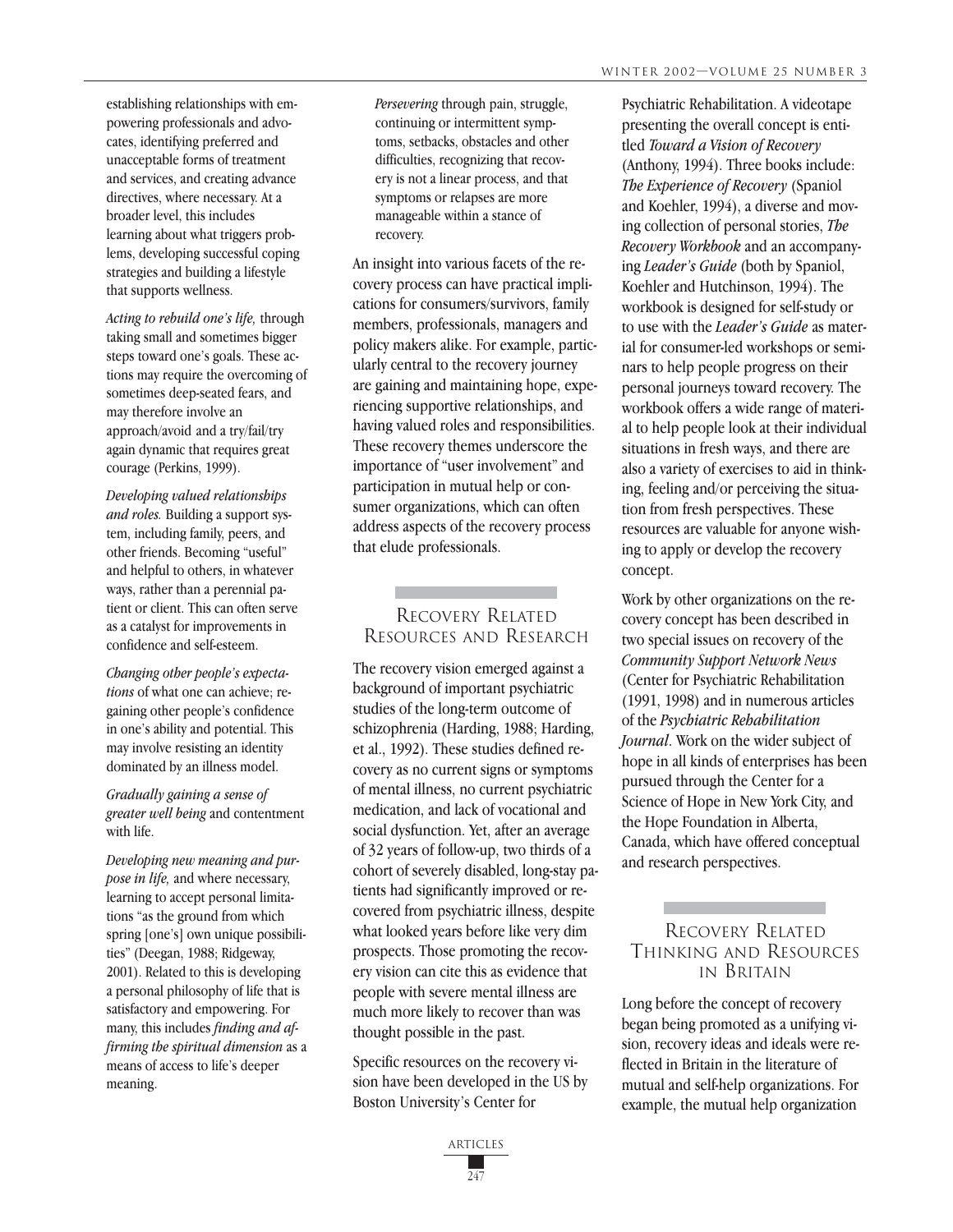called GROW (adapted from AA's 12 steps, and developed mainly in countries *other* than the UK) is based on some of the same ideas as the recovery movement. Similar ideas are reflected in the philosophy and experience of British mutual help organizations including the Self-Harm Network, Depression Alliance, Manic Depression Fellowship and the Hearing Voices Network.

Until recently, however, at a national level, British mental health literature and research has talked about "self-management" of problems and "coping strategies," or "strategies for living" rather than about recovery, per se. For example, a series of publications from the Mental Health Foundation's (MHF) Strategies for Living project are highly relevant to recovery issues but do not use recovery language (1997, 1998, 2000a, 2000b, 2001). These reports resulted from several years of research led by mental health service users.

The first report, *"Knowing Our Own Minds,"* was a survey of how people in emotional distress take control of their lives (MHF 1997). The report emphasized the importance of taking responsibility for one's own health, learning to manage one's symptoms, and getting support from other people. Another issue was "finding ways to motivate one's self" to take positive action. The report found that among the forms of help and treatment most valued or sought by service users were talking treatments, complementary therapies, and spiritual or religious support.

A second report, *"Healing Minds"* (Wallcraft, 1998), followed up the interest in complementary therapies, and found evidence that mental health service users in Britain were benefiting from a wide range of therapies including acupuncture, homeopathy, massage, aromatherapy, reflexology, nutritional therapies, exercise and yoga. The types

of benefits reported included: relief of stress, anxiety and depression; reduction in side effects of medication; ability to reduce medication; increased hope; increased well-being; and increased sense of control over one's life.

A third report, *"Strategies for Living,"* (MHF2000a), identified a range of personal coping strategies. Positive, accepting and supportive relationships were found to be the most important single factor in coping. Another key finding was the diversity and wide range of individual coping strategies that people developed. This led to the conclusion that mental health services need to take a more holistic approach to supporting personal coping strategies, recognizing expertise based on personal experience.

The research on strategies for living also led to a conference, reported under the title *"The Courage to Bare Our Souls"* (MHF 2000b). The report speaks of "the sometimes profound effects of a belief or faith on people's lives...on the whole person, mental, physical and spiritual." This theme appears independently in many personal accounts of recovery.

In a recent book of stories on overcoming mental distress (MHF 2001) from the same project, people talk of their strategies for survival, and for managing, or conquering distress, using techniques of self-help, learning from each other, and rising above a painful and abusive past to become strong and proud of themselves. As one person put it, "I started to see my so-called 'symptoms' as a reasonable response to many of the things that had happened to me in the past" (p.25). People describe techniques of mutual support, self-expression through writing, talking and creativity, complementary therapies and prayer.

## RECOVERY SPECIFIC THINKING AND DEVELOPMENT IN BRITAIN

In recent years, the recovery concept has attracted the attention of growing numbers of mental health reformers in Britain, some of whom see it as a next step in developing from the work on strategies for living. Others see the recovery vision as radically challenging the medical paradigm of life-long illness, disability, and dependence on services.

A strong and articulate British advocate for the recovery vision and role model for the recovery process is Dr. Rachel Perkins. Self-proclaimed as having "ongoing mental health problems," she works as a clinical psychologist and director of a rehabilitation and continuing care service. She says that the recovery vision "provided [her] with a way of synthesising [her] personal and professional selves." She also likes the way recovery

shifts the focus on what services must do to the uniquely personal and individual journey that the disabled individual faces, and the ways in which services and professionals may help or hinder this process (Perkins, 1999).

Perkins believes that the recovery concept helps resolve the constant tension in psychiatric rehabilitation between "negativity" and "realism." Although recovery literature repeatedly emphasizes the importance of hope, it also shows that realism, in terms of an acceptance of some degree of impairment, is an essential ingredient. In these and other ways, she notes that recovery ideas "redefine the ball park, providing a completely different way of thinking from ideas of 'treatment' and 'cure'" (1999).

Recovery has recently become a topic for survivor literature in Britain as well. Three key publications include: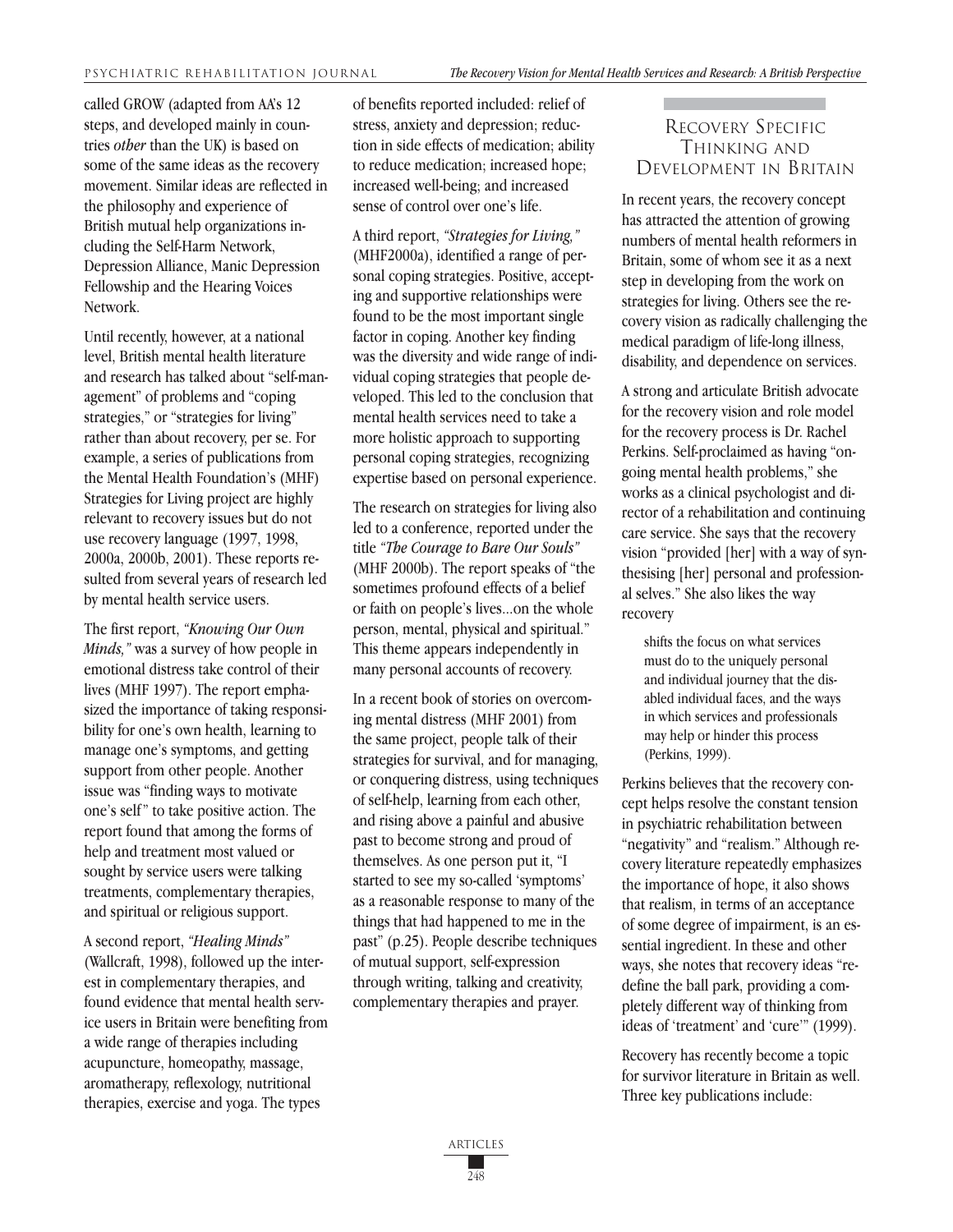*Recovery: A Holistic Approach* (Reeves, 1999), *Recovery, An Alien Concept* (Coleman, 1999), and the recovery workbook *Victim to Victor: Working Towards Recovery* (Coleman, Baker and Taylor, 2000). Reeves describes recovery as finding one's balance, through a holistic approach to life, and as a journey of self-discovery and growth. Coleman (1999) argues that clinical notions of recovery are based on language that meets the needs of professionals, but not users, and suggests that the use of "outcome measures" is a way to disguise the failure of psychiatric treatments to promote genuine, user-defined recovery.

The recovery vision has also informed a useful series of "directional papers" on developing modern community mental health services published by an International Mental Health Network (Carling & Allott, 1999; Carling, Allott, Smith, & Coleman, 1999). The authors are working with mental health leaders in the US, Britain, Italy and elsewhere to encourage and assist with service improvements based on the recovery vision and related concepts. This group hopes to develop an international center based in Britain to promote recovery ideas.

The Mental Health Foundation also took up the recovery vision as part of its SPI-RAL program. The acronym stands for "supporting prevention, early intervention, recovery, and learning." The importance of sharing personal stories of recovery was one of the key messages to emerge from this work. Telling one's story has long been acknowledged as a means to uncover pain, discover resources, share experiences and recover from distress. Gersie (1997) writes about "therapeutic story making," a system designed specifically for people with mental health problems. She describes self narratives as the way in which we create meaning in our lives, understand, and learn from the past.

## ISSUES RAISED IN BRITAIN ABOUT THE RECOVERY CONCEPT

In Britain, discussions of the recovery concept have been linked to wider discourses challenging the prevailing scientific paradigms in medicine. For example, Bracken and Thomas, 2000; Michaelson & Wallcraft, 1997; Crane, 1998; Plumb, 1999; and Barker, 2000 have all written about the need for a new paradigm, without having explicitly considered the work on recovery in their discussions. Coleman (1999) also argues that it is necessary to "deconstruct" the discourse of psychopathology in order to "find hope for the implementation of a recovery-driven psychiatric system" (p.70).

However, some mental health service users in Britain have questions and reservations about the concept of recovery. The Mental Health Foundation's brainstorming day on recovery raised the following issues:

- *• Recovery from what?* Does speaking of "recovery" imply acceptance of a medical approach to mental illness; i.e., if you don't see yourself as "ill" in the first place, how can you recover?
- *• Recovery to what?* The "recovery movement" feels to some people rather like a "born-again" revival that they don't want to join. Will those who do not recover be regarded as failures by other "recovered" survivors? Will those who "recover" have support and benefits prematurely withdrawn?
- *• Whose recovery is it anyway?* Will "recovery" be adopted as fashionable jargon by mental health professionals and used to judge service users in a way similar to the current use of "compliance"? (e.g., will service users who don't progress

through a series of recovery hoops be seen as uncooperative and be penalized in some ways?). Also, could a focus on recovery contribute to neglect of those considered less able or willing to recover?

*• Why import recovery language?* Some think it would be better to continue building on indigenous concepts such as "strategies for living" and others, rather than encourage re-thinking through use of the recovery vision.

Concerning the first issue, *recovery from what?*, the international literature of recovery shows that while a few firsthand accounts implicitly accept an illness paradigm, more are *neutral about causation*. And many recovery articles criticize an over-reliance on the medical model (see, for example, California Alliance for the Mentally Ill, 1994). *The Recovery Workbook* (Spaniol, Kohler and Hutchinson, 1994), provides useful distinctions between impairment, a dysfunction, a disability, and a disadvantage, and in this way offers more precise concepts for analyzing one's own situation. It also suggests ways of defining "stress-related issues/problems" as "information, skill or support deficits," rather than as something that is wrong with us. Having defined one's problems in this way, it is then easier to set precise and practical personal goals.

In the international literature, accepting that one has an illness is *not* generally seen as a necessary part of the recovery process; however, it generally *is* seen as necessary to come to an understanding of what the problems are. A pragmatic view of causation is taken by Perkins (1999) who writes: "Whether mental health problems are viewed in biological, social, psychological or spiritual terms, recovery is still a necessary process."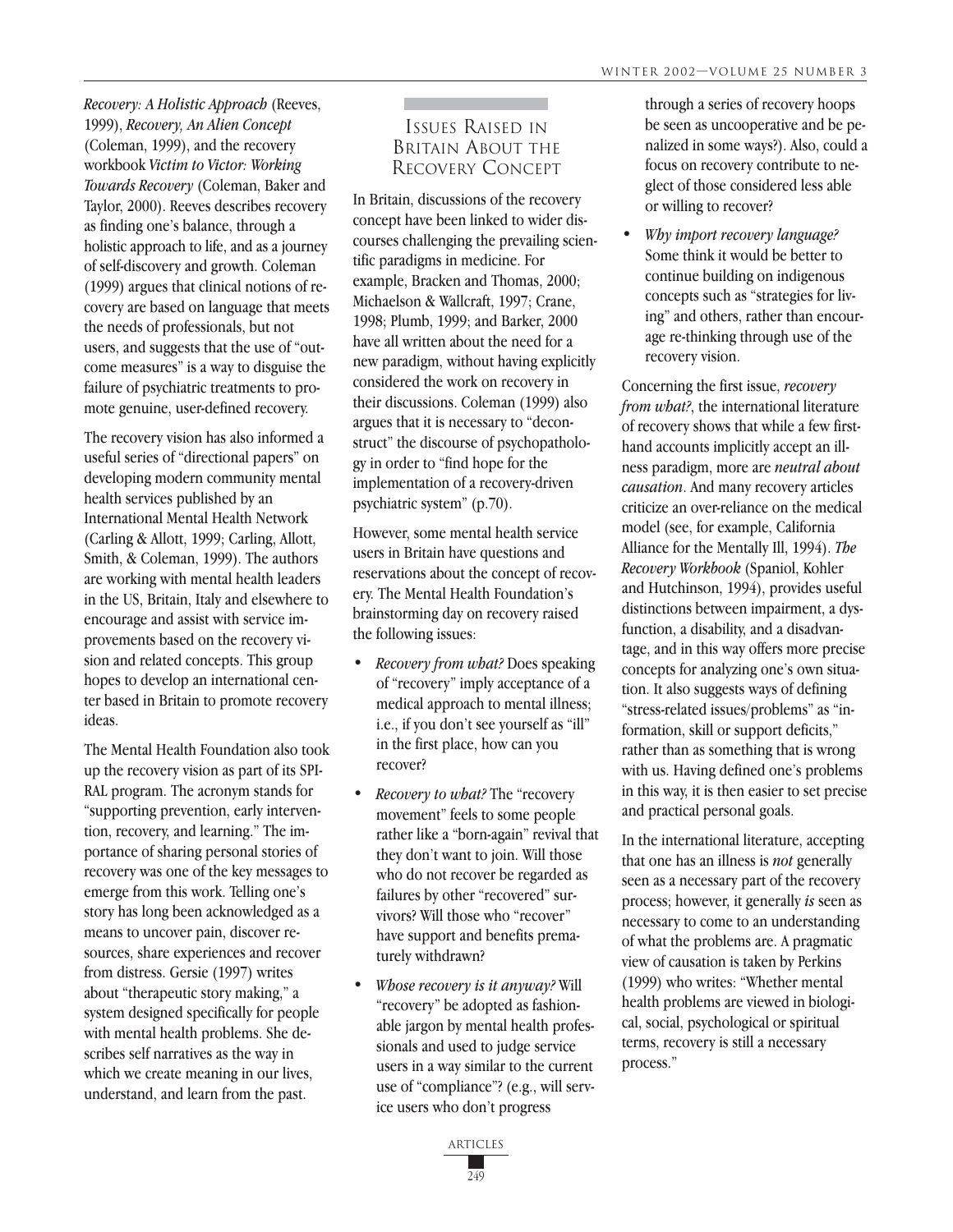Whatever their theory of causation, many recovery writers emphasize adverse effects of "the system" or of treatment itself (Unzicker, 1989). Perkins (1999), for example, emphasizes how "living with the discrimination and exclusion that accompany madness, and the gulf between 'us and them'....and having whatever you say dismissed as a symptom of your madness,...can be a great deal more difficult than living with the mental health problems themselves."

Indeed, overcoming the iatrogenic effects of mental health treatment, and coping with stigma and exclusion, are generally accepted as necessary parts of the recovery process. At the same time, such issues continue to highlight the need for public education, social change, and changes in professional attitudes and practices.

In evaluating the relevance of the recovery concept to mental health, we also believe some of the wider, commonsense meanings of the term are useful. In general conversation, recovery describes an individual process of overcoming a wide range of personal adversities, which may or may not be related to an illness. To cite just a few examples, one may recover from bereavement, a business or career failure, a relationship disappointment or a failure to pass an important examination. So it is possible to accept the value of a recovery vision without getting bogged down in sometimes sterile and polarizing debates about the medical model.

A slightly different and very useful perspective on recovery language has been expressed by Liebrich (1999), who edited a book of positive stories about surviving mental illness by people in New Zealand. She says:

As I listened to people, I began to struggle with the word "recovery." Some people in the book were quite comfortable with the word, and

talked about stages of recovery. Others didn't want to use the word, because it can imply a simple and finite solution....I am so struck by the complexity of the process of getting well. As people talked about dealing with illness, their stories were about the progressive discovery of solutions.

At the same time, something else emerged....people talked about the discoveries they had made about themselves....I have often felt that dealing with my own illness has given me something beyond recovery, something more than recovery. And now I heard others say the same. This was a precious insight.

If there were one word I would choose to describe what I heard throughout this work, it would be DISCOVERY (Liebrich, 1999, p. 181).

The second issue, *recovery to what* needs more discussion amongst survivor groups and others, as does the question of whether use of recovery language and emphasis on the recovery vision could be divisive and alienating for those who don't spontaneously "take to it." Is there a danger that an overemphasis on recovery could be an additional burden for people who do not feel they are in "recovery," whereas language such as surviving, coping, or developing strategies for living is more neutral and accepting? On the other hand, some find the concept of recovery inspiring and liberating, offering the prospect of going beyond simply "coping with distress."

A related concern is the fear that the recovery paradigm could be used as a rationale for withdrawing needed benefits or services. There are good reasons for people to fear that they will be discriminated against in the job market and that they may lose more than they gain by abandoning the "sick" role. Governments need to address this issue if the concept of recovery is to make real headway. Equally important is the question of whether a focus on a recovery paradigm could provide a rationale for increased attention toward the more rewarding clients, to the detriment of those in greatest need. These are complex issues that require discussion amongst all the stakeholder groups, including those responsible for formulating relevant social policies.

Concerning the third issue, *whose recovery is it anyway?*, it must be acknowledged that there are dangers to use of the recovery concept if professionals rather than service users define its meaning. Coleman (1999) warns that too often professionals view recovery as little more than maintaining the patient in a "stable condition, regardless of issues such as adverse affects [sic] of medication or even the expressed wishes of the client." He also argues against defining recovery in terms of professional outcome measures such as symptom rating scales and even quality of life scales, which may mean little to clients and fail to reflect the subjective personal experience of recovery. This issue can best be addressed by ensuring full involvement of service users at a grassroots level in developing the use of the recovery approach in Britain, rather than trying to impose the concept from the top down.

Concerning the fourth issue, *why import recovery language?*, it seems clear that the recovery vision has *already* found its way into the international mental health literature, and has gained momentum in Britain as well as other countries. Clearly, the concept has proven to be a dynamic and creative one for many. The challenge is for British mental health reformers to explore the recovery paradigm and use it to enrich thinking, policy and practice in this country.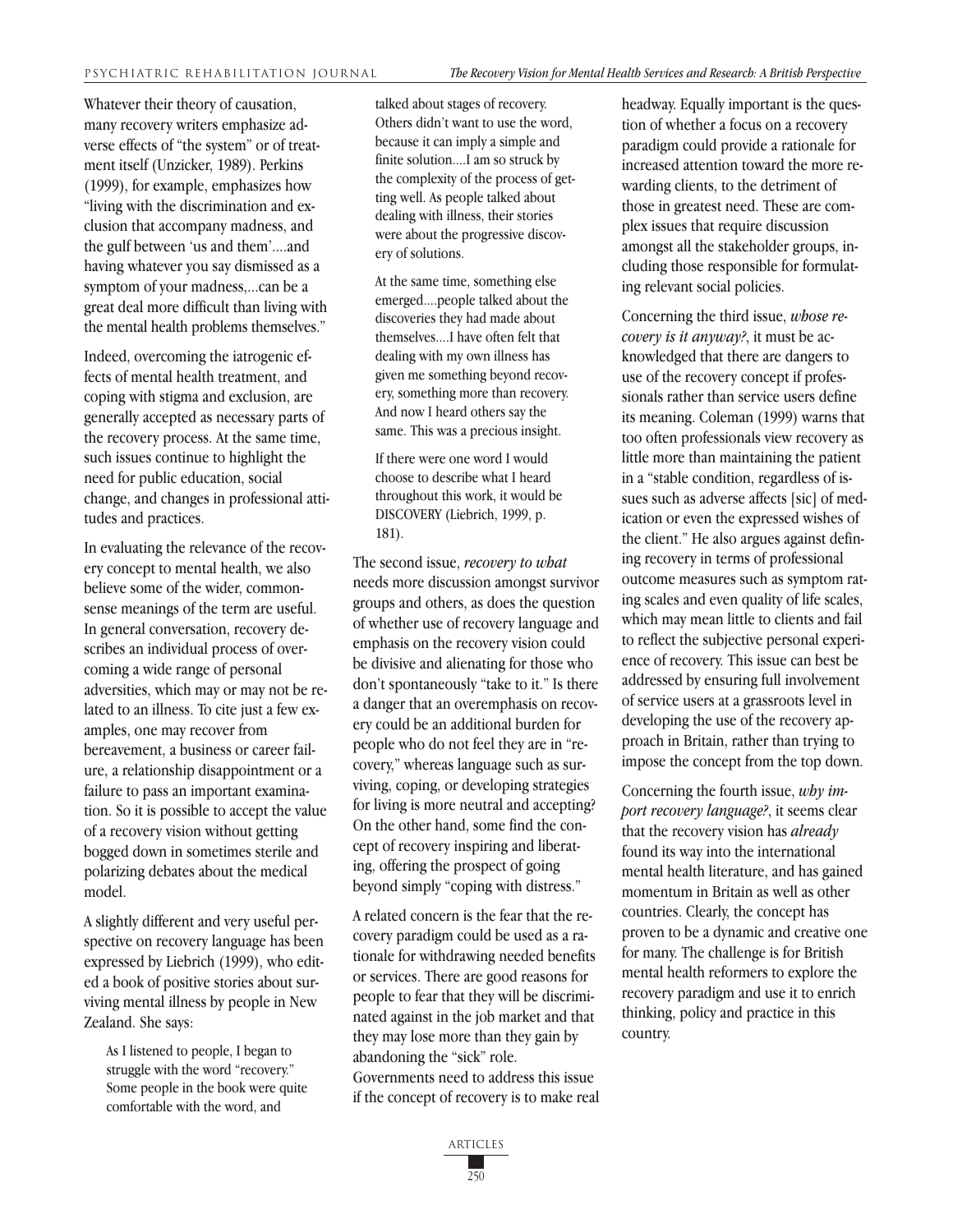## POTENTIAL FOR FURTHER DEVELOPMENT OF THE RECOVERY VISION IN BRITAIN

Conditions in Britain for understanding and applying a recovery-oriented approach to services and research are excellent. In recent years, many people here have found useful, contributing roles through the survivor movement making their way towards recovery, in terms of a more fulfilled and satisfying life, whether or not recovery language was used. Many professionals in Britain are working collaboratively with service users, both in planning and service delivery. For example, survivor researchers are now working in organizations such as the Mental Health Foundation, the Sainsbury Centre for Mental Health, and the Institute of Psychiatry. Some local service providers such as the Pathfinder Trust are recruiting mental health service users as service workers. The networks and leaders who can evaluate and develop the recovery vision are in place.

As noted, Britain also has a number of mutual help organizations whose work is relevant to the recovery vision. For example, the Self-Harm Network, the Manic Depression Fellowship, and the Depression Alliance offer hope and support for self-management or recovery. The Hearing Voices Network offers alternative non-medical explanations and solutions to voice hearers. The mutual help organization known as GROW (which has a large number of groups in the US, Australia and Ireland), also exists in the UK in rudimentary form, and offers the possibility of systematically establishing and nurturing a network of local mutual help groups that promote recovery (Rappaport, 1985).

Facilitating recovery of people who have traditionally been excluded from full citizenship because of their mental illness label is highly relevant to the British

government's theme of promoting social inclusion. In 1999, MIND's inquiry into social exclusion found that a psychiatric diagnosis is often the start of social exclusion rather than leading to a therapeutic or supportive process. They found that NHS psychiatric services and general health care services themselves might add to the problem by stigmatization and ghettoization. Promotion of a recovery-oriented vision of mental health may be one way of addressing such issues.

The recovery vision is also relevant to the Government's *National Service Framework for Mental Health* (1999). For example, the framework emphasizes "preventing suicide and providing effective services" for people with severe mental illness. A focus on recovery and the related interest in "hope inspiring strategies" is clearly relevant to suicide prevention. In addition, the recovery vision can inform understandings about service "effectiveness." For example, the recovery vision suggests that in additional to usual measures of effectiveness, attention should also be given to such issues as assuring or maintaining role functioning, participating in fulfilling self development activities, and empowerment (Anthony, 1993). MIND has already urged that the government adopt performance indicators that reflect issues of life quality that have been shown to be important to service users, rather than relying solely on clinical issues such as symptom reduction, (Dunns, 1999).

## NEXT STEPS

In addition to discussing how to *manage* mental health problems, we believe the time has come in Britain to consider how best to *overcome* such problems. But what steps should be taken in Britain to draw out the useful aspects of the recovery paradigm and use it to

enrich policy, services and research? We think some of the following would be appropriate:

First, the international literature of recovery should be made widely available, since this can inform and inspire users/survivors, families, professionals and policy makers alike. The recovery approach offers fresh ways of viewing one's situation, and clearly the choice of how to view one's predicament is fundamental to empowerment and freedom.

Second, people interested in the recovery approach can try out application of recovery ideas through self or group study of a recovery work book (e.g. Spaniol, Koehler, & Hutchinson, 1994, or Coleman, Baker, & Taylor, 2000). It would be particularly useful in Britain to organize user-led seminars or workshops using available American and British materials. This would build up experience with recovery thinking at grassroots level. Feedback from such seminars could contribute to further development of resource materials geared specifically toward a British audience.

Third, the various mental health stakeholder groups should examine the recovery vision and its implications, learning from individual recovery stories, and exploring how policies and services help or hinder the recovery process.

Fourth, service users who wish for continuing support for recovery should be given opportunities to join or establish ongoing local survivor or mutual help groups, where they can support and learn from one another. Where local groups don't exist, GPs, psychiatrists, counsellors and managers can identify potential group leaders, offer resource materials, and facilitate links with health and social service organizations that may offer guidance and support. Local demonstration projects to implement and evaluate the GROW model could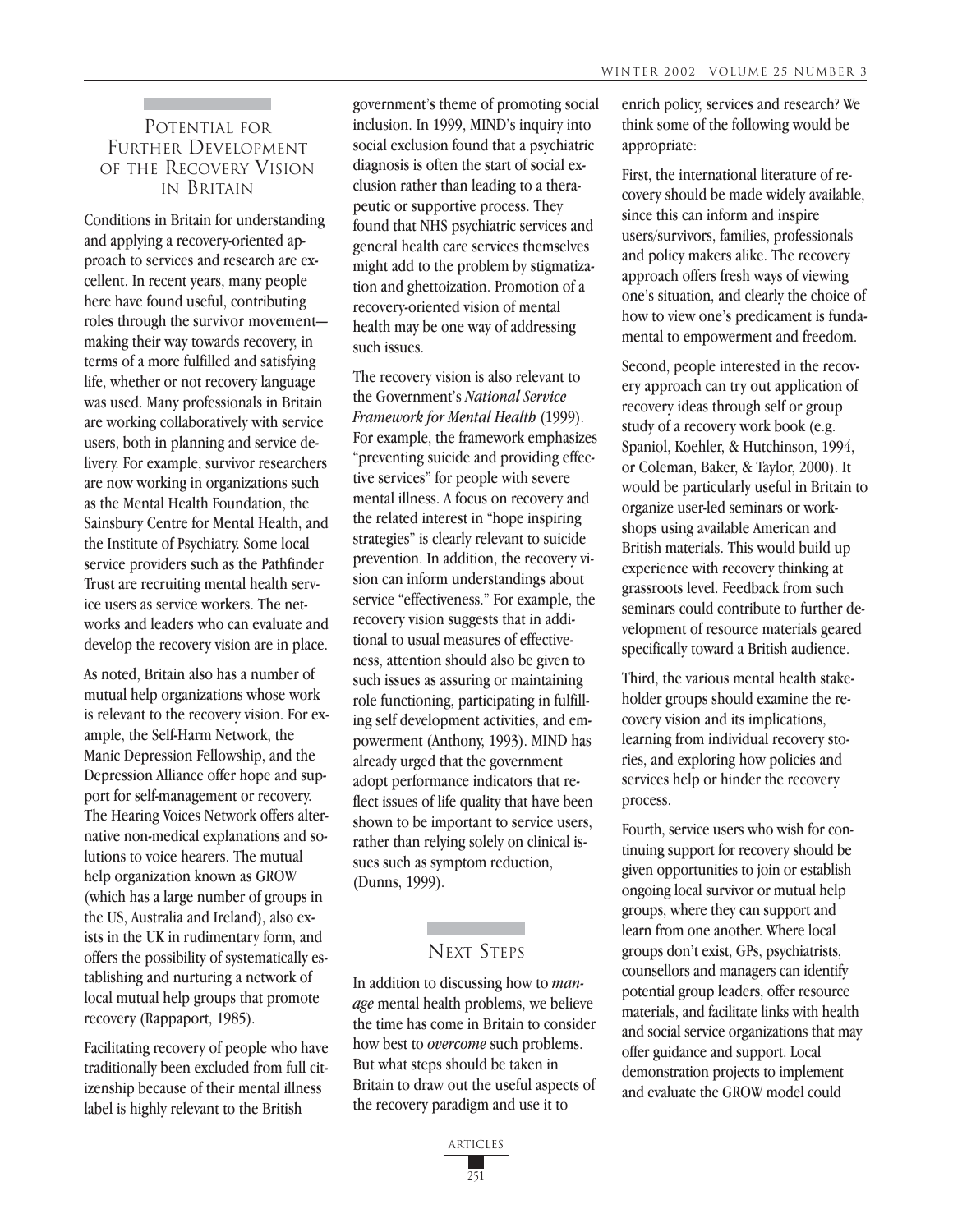also be instructive as a way of developing infrastructures that promote recovery.

Fifth, new resource material on recovery should be developed specifically for use in Britain, building on international work and on findings of various user-led projects. These materials should include collections of recovery stories, which could be produced through facilitated story telling (Gersie, 1997; White & Epston, 1990). Resource materials on steps to recovery or on organizing local recovery groups could also be useful, drawing on experiences of recovery workshops in Britain.

#### CONCLUSION

We believe that the recovery vision offers a dynamic, creative new way of looking at mental health issues - a way that is as relevant to Britain as to any other country. The challenge to all stakeholder groups is to get to grips with this new vision, and draw out its many positive implications. We also believe that the recovery vision can offer useful contributions to the wider international debate on re-framing mental health services (Bracken & Thomas, 2000; Michaelson & Wallcraft, 1997; Crane, 1998; Plumb, 1999; and Barker, 2000).

Nonetheless, for reasons implicit in this paper, we believe that discussions of the recovery vision should be accompanied by continued attention to other vital and *complementary themes*. These include, for example: prevention; early intervention; *user* involvement; practical measures for social inclusion; strategies for living, surviving and coping; and the generating and maintaining of that vital ingredient – HOPE.

At the same time, we urge British service users and mental health reformers to seize the opportunities presented by the recovery vision. We hope the coming years will bring focused discussion and

development of the concept at local and national levels, development and dissemination of personal stories of surviving and recovering, and extensive learning about what helps and hinders the journey toward recovery.

As those who are surviving, coping and/or recovering share their stories; as we deepen our understanding of what is involved; as we evaluate services to determine their relevance for recovery; as opportunities are increased for social inclusion and socially valued roles, it will become more and more possible to demonstrate that in the future becoming or being seen as "mentally ill" need not be the end of the story.

#### **REFERENCES**

- Anonymous (1989). How I've managed chronic mental illness. *Schizophrenia Bulletin, 15,* 635–640.
- Anthony, W. (1991). Recovery from Mental Illness: The new vision of service researchers. *Innovations and Research, (1)*1, 13–14, December.
- Anthony, W. (1993). Recovery from Mental Illness: The guiding vision of the mental health service system in the 1990s. *Psychosocial Rehabilitation Journal, (16)*4, 11–23, April.
- Anthony, W. (1993). Recovery from Mental Illness: The guiding vision of the mental health service system. *Innovations and Research, (2)*3, 17–25.
- Anthony, W. (1994). The recovery vision. *The Journal of the California Alliance for the Mentally Ill, (3)*3, 5. 1111 Howe Avenue, Suite 475, Sacramento, CA.
- Anthony, W., Cohen, M., & Cohen, B. (1994). Philosophy, treatment, process and principles of the psychiatric rehabilitation approach in Bachrach (Ed.), *New Directions for Mental Health Services: Deinstitutionalization, 17,* San Francisco, Jossey-Bass.
- Anthony, W., Cohen, M., & Farkas, M. (1990). *Psychiatric Rehabilitation.* Center for Psychiatric Rehabilitation, Boston, MA.
- Barker, P. (2000). The Tidal Model: A Holistic Approach to Psychiatric and Mental Health Nursing (unpublished manual).
- Bracken, P., & Thomas, P. (2000). Prison wardens or mental health professionals?, *Openmind, 101,* 20. Jan/Feb.
- California Alliance for the Mentally Ill. *The Journal. Special Issue on Recovery, (5)*3. 1111 Howe Ave, Suite 475, Sacramento, CA, 95825. (\$25 per special issue).
- Carling, P., & Allot, P. (1999). *Core Vision and Values for Mental Health: Directional paper 1 on developing modern community mental health systems.* International Mental Health Network, West Midlands Partnership for Mental Health.
- Carling, P., & Allott, P (1999). *Beyond Mental Health Services: Integrating Resources and Supports in the Local Community. Directional paper 2,* International Mental Health Network, for the West Midlands Partnership for Mental Health.
- Carling, P., Allott, P., Smith, M., & Coleman, R. (1999). *Helping to Articulate the Direction of the Mental Health System of the Future: Directional paper 3: Principles of Recovery,* International Mental Health Network, for the West Midlands Partnership for Mental Health.
- Center for Psychiatric Rehabilitation, Boston University (1991). *Community Support Network News, Special issue on recovery, (8)*1. 940 Commonwealth Avenue West, Boston, MA, 02215.
- Center for Psychiatric Rehabilitation, Boston University (1998). *Community Support Network News, Special issue on recovery, (13)*1. .
- Center for Psychiatric Rehabilitation, Boston University. *Toward a Vision of Recovery for Mental Health and Psychiatric Rehabilitation Services.* 30-minute video with booklet of readings on recovery by W. Anthony. 940 Commonwealth Avenue West, Boston, MA, 02295. (\$85 plus shipping)
- Center for a Science of Hope, 121 Avenue of the Americas. New York, NY, 10012, tel. 212-219-3560; e-mail address:sciofhope@aol.com
- Chamberlin, J. (1998). *On our own,* London, MIND.
- Chamberlin, J. (1990). The expatients' movement: Where we've been and where we're going. *The Journal of Mind and Behaviour, (11)*3, 323–336.
- Coleman, R. (1999). *Recovery: An alien concept,* Handsell Publishing, Gloucester.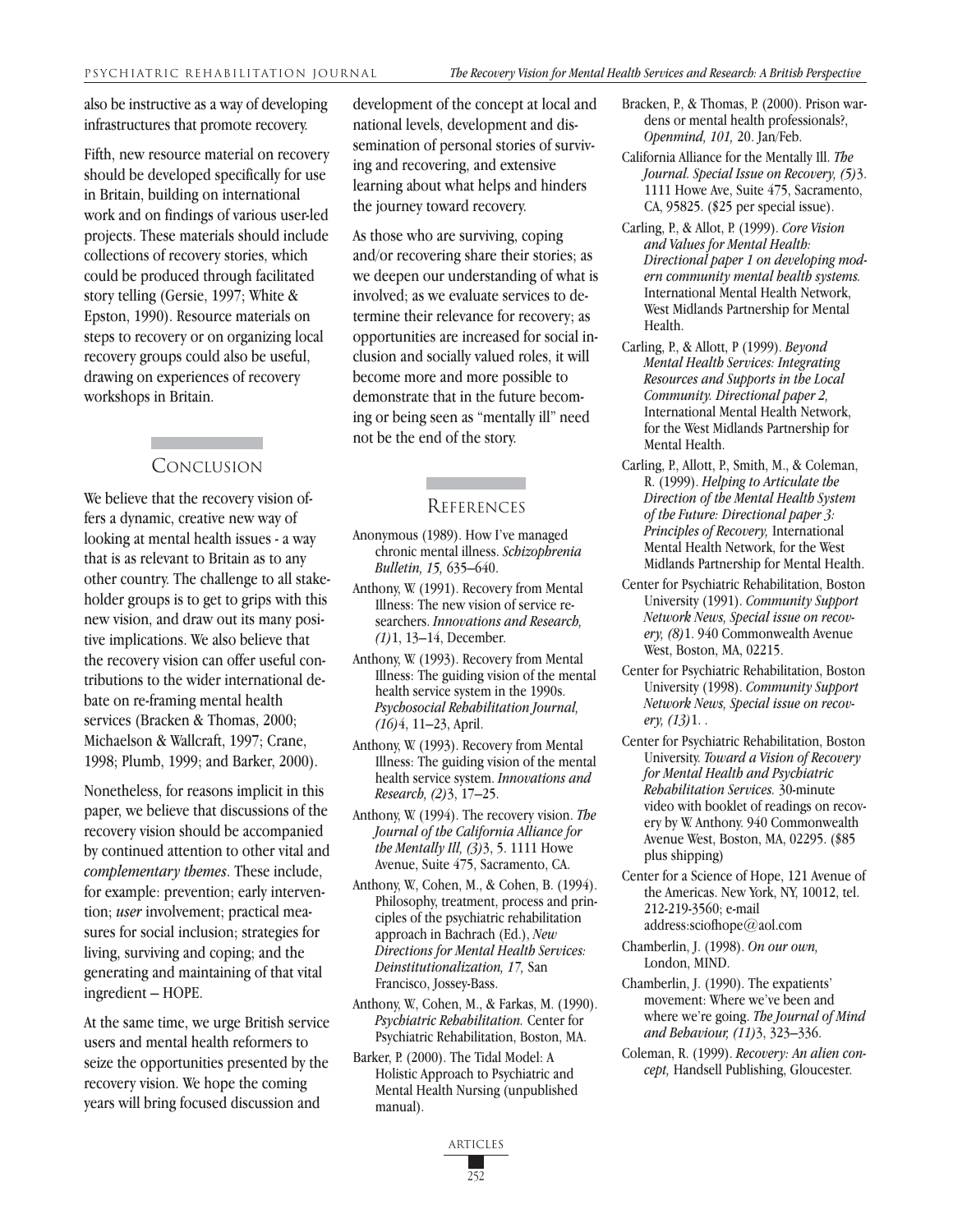Craine, S. (1998). Shrink resistant: The Survivor Movement and the survivor perspective, *US Network Working Papers 3,* Exchange and Change.

Davidson, L., & Straus, J. (1992). Sense of self in recovery from severe mental illness. *British Journal of Psychiatry, 65,* 131–145.

Deegan, P. (1988). Recovery: The lived experience of rehabilitation. *Psychosocial Rehabilitation Journal, (11)*4, 11–19.

Deegan, P. (1990). Spirit breaking: When the helping professionals hurt. *The Humanistic Psychologist, (19)*3, 301–315.

Dunns, S. (1999). *Creating accepting communities.* London, MIND.

Department of Health (1999). *A National Service Framework for Mental Health,* London.

Esteroff, S. (1994). Keeping things complicated: Undiscovered countries and the lives of persons with serious mental illness. *The Journal, (3)*3, 40–46. California Alliance for the Mentally Ill.

Farkas, M., Gagne, M., & Anthony, W. *Recovery and rehabilitation: A paradigm for the new millennium.* Center for Psychiatric Rehabilitation, Boston University, Boston MA, unpublished, no date.

Fischer, D. (1996). *Recovery is for everyone.* Video, National Empowerment Center, Lawrence, MA.

Fischer, D. (1994). Hope, humanity and voice in recovery from psychiatric disability. *The Journal, (3)*3, 13. California Alliance for the Mentally Ill.

Gersie, A. (1997). *Reflections on Therapeutic Storymaking: The use of stories in groups,* London: Jessica Kingsley.

Harding, C. (1986). Speculations on the measurement of recovery from severe psychiatric disorder and the human condition. *Psychiatric Journal of the University of Ottawa, (1)*14, 119–203.

Harding, C. (1998). Course types in schizophrenia: An analysis of European and American studies. *Schizophrenia Bulletin, 14,* 633–643.

Harding, C., & Zahniser, F. (1994). Empirical correction of seven myths about schizophrenia with implications for treatment. *Acta Psychiatr Scand, 90,* (suppl. 384), 140–146.

Harding, C., Zubin, J., & Strauss, J. (1992). Chronicity in schizophrenia: Revisited. *British Journal of Psychiatry, (161)*18, 27–37.

Hatfield, A. (1994). Recovery from mental illness. *The Journal.* California Alliance for the Mentally Ill, *(3)*3, 6–7.

Hope Foundation. 11032-89 Avenue, Edmonton, Alberta, Canada T6G976, tel. 403-492-1222, fax 401/492-9813.

Houghton, J. (1982). Maintaining mental health in a turbulent world. *Schizophrenia Bulletin, 8,* 548–552.

Hutchinson, D., & Skrinar, G. Exercise and self-esteem: The Implications for persons with severe mental illness. *Medicine and Science in Sports and Exercise, (26)*5, S76.

Jungheim, C. (1994). Recovery, Inc.: A method of will training. *The Journal, (5)*3, 47–48. California Alliance for the Mentally Ill.

Kirkpatrick, H., Landeen, J., Bryne, C., Woodside, H., Patrick, J., & Bernardo, A. (1995). Hope and Schizophrenia: Clinicians identify hopeful strategies. *Journal of Psychosocial Nursing, 33*(6), l5–19.

Koehler, M. (1994). Values and Love in Recovery: Is there life after coping? *Innovations and Research, (3)*2.

Leete, E. (1988). The treatment of schizophrenia: A patient's perspective. *Hospital and Community Psychiatry, (38)*5, 486–491.

Leete, E. (1989). How I perceive and manage my illness. *Schizophrenia Bulletin, 15*(2), 197–200.

Leete, E. (1994). Stressor, symptom, or sequelae? Remission, recovery, or cure? *The Journal, (5)*3, 16–17.California Alliance for the Mentally Ill.

Lieberman, R., & Kopelowicz, A. (1994). Recovery from schizophrenia: Is the time right? *The Journal, (3)*3, 67–69. California Alliance for the Mentally Ill.

Lieblich, A., Turval-Mashiach, R., & Zilber, T. (1998). *Narrative research: Reading, analysis and interpretation.* Thousand Oaks, CA: Sage.

- Liebrich, J. (1999). *A gift of stories: Discovering how to deal with mental illness.* University of Otago Press/Mental Health Commission, Dunedin New Zealand.
- Lovejoy, M. (1982). Expectations and the recovery process. *Schizophrenia Bulletin, (8)*4, 605–619.
- Lovejoy, M. (1984). Recovery from schizophrenia: A personal odyssey. *Hospital and Community Psychiatry, 35*(6), 809–812.
- May, R. (in press). *Routes to recovery from psychosis: The roots of a clinical psychologist.* Clinical Psychology Forum.
- Mental Health Foundation. *Knowing our own minds: A survey of how people in emotional distress take control of their lives.* London, 1997.
- Mental Health Foundation (1999). *The courage to bare our souls,* London.
- Mental Health Foundation (2000). *Strategies for living: A report of user-led research into people's strategies for living with mental distress,* London.

Mental Health Foundation (2001). *Something inside so strong: Strategies for surviving mental distress.* London: Mental Health Foundation.

- Michaelson, J., & Wallcraft, J. (1997). Alternatives to the biomedical model of mental health crisis. *Breakthrough, (1)*3.
- Moxley, D. Serious mental illness and the concept of recovery: Implications for social work practice in psychiatric rehabilitation. *Psychiatric Rehabilitation and Community Support Monographs, (2)*2. Boston, MA: Center for Psychiatric Rehabilitation.
- Perkins, R. (1999). Recovery models. Presentation to the Bromley Psychosocial Rehabilitation Forum.
- Perkins, R. (1999). *Psychosocial News, (2)*1. Bromley Psychosocial Rehabilitation Forum.
- Perkins, R. (1999). Presentation to Rehabilitation in the Community Conference, Birmingham, May.
- Perkins, R. (1999). The Individual's Journey: Recovery and Service Provision. Presentation to Good Practices in Community Nursing Conference, Manchester.
- Plante, T., & Rodin, J. (1990). Physical fitness and enhanced psychological health. *Current Psychology Research and Reviews, 9,* 1–22.